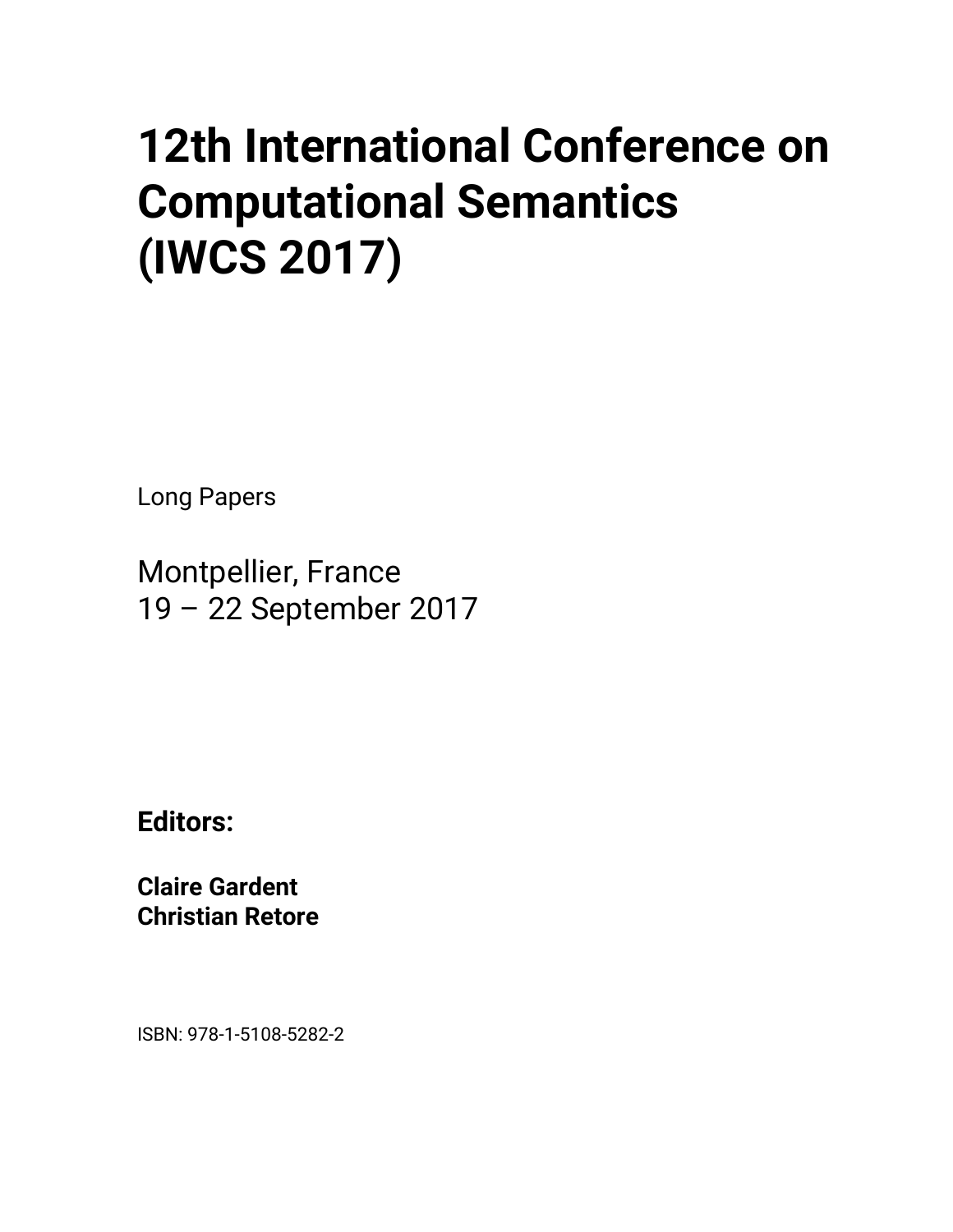**Printed from e-media with permission by:** 

Curran Associates, Inc. 57 Morehouse Lane Red Hook, NY 12571



**Some format issues inherent in the e-media version may also appear in this print version.** 

Copyright© (2017) by the Association for Computational Linguistics All rights reserved.

Printed by Curran Associates, Inc. (2017)

For permission requests, please contact the Association for Computational Linguistics at the address below.

Association for Computational Linguistics 209 N. Eighth Street Stroudsburg, Pennsylvania 18360

Phone: 1-570-476-8006 Fax: 1-570-476-0860

acl@aclweb.org

## **Additional copies of this publication are available from:**

Curran Associates, Inc. 57 Morehouse Lane Red Hook, NY 12571 USA Phone: 845-758-0400 Fax: 845-758-2633 Email: curran@proceedings.com Web: www.proceedings.com